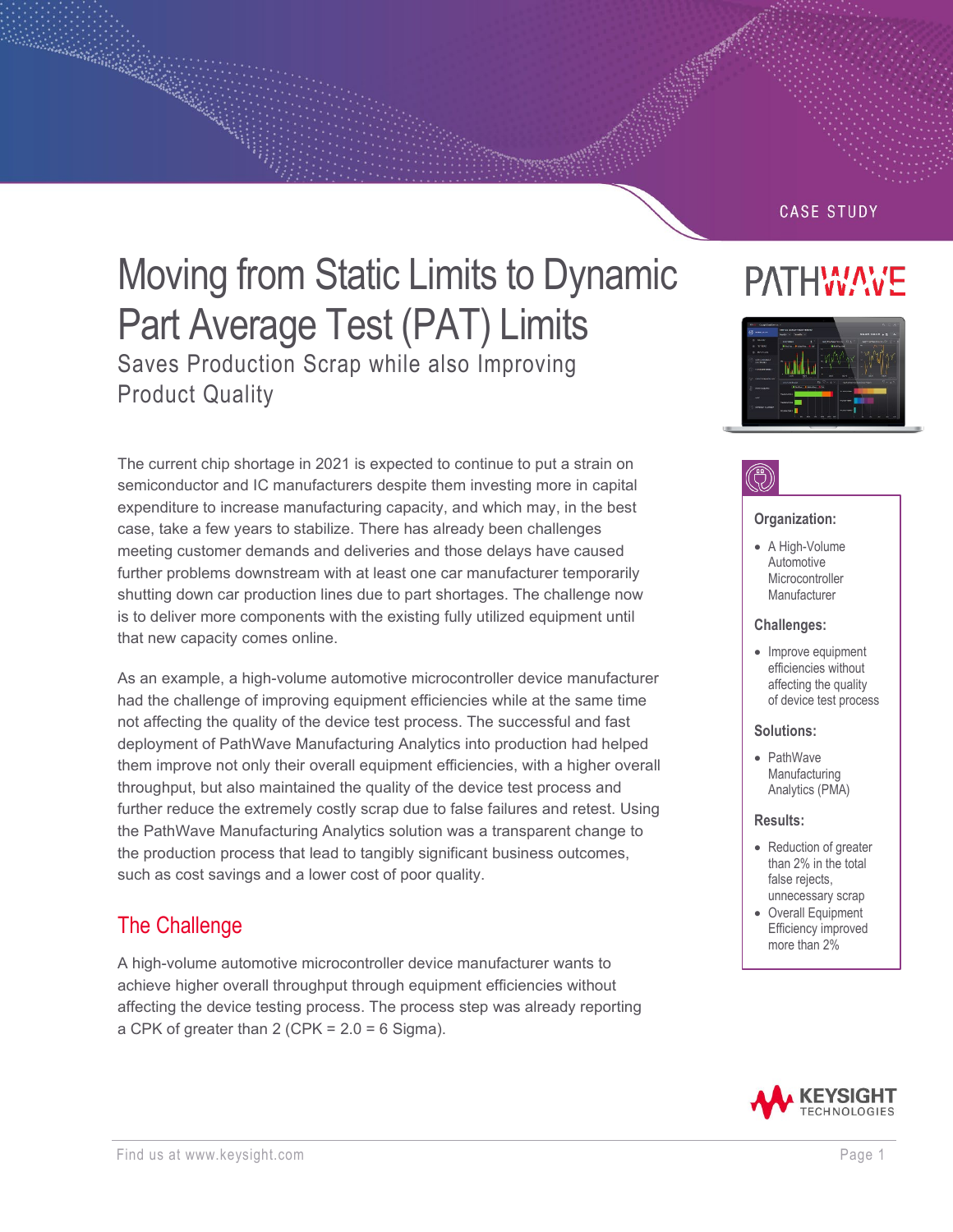General description of the original static production test flow:

- 1. The test equipment uses Static Part Average Testing (PAT) limits, according to the AEC-Q001 Guidelines for Part Average Testing, to determine a pass or fail for each device under test. The Static PAT limits are tighter than the device specifications which does allow for the limits to move around but it needs to consider lot to lot variation making the limits wider than they could otherwise be.
- 2. The process to determine the Static PAT limits for each lot takes production time away from the testers. This is done at the start of a lot with golden good devices because post-processing of the devices is not possible within the continuous flow of the production line.
- 3. Any significant drift of the measurements for the devices within the lot may cause unnecessary failures, false rejects, and will result in a retest to confirm whether they are really good or bad.
- 4. Bad devices are scrapped if their total number in the lot does not exceed the statistical bin limits. If there are too many bad units it will require a shutdown of the equipment and an investigation into the reasons why so many are failing.
- 5. The same production line is used to retest the devices a second time as they are routed back to the handler after they fail the first time.
- 6. The test equipment consists of a handler and within it there are multiple arrayed device testers to test the devices in parallel. Each of the device testers can be individually turned off if they experience a problem or if they are showing a high device failure rate compared to other device testers in the handler.

### The Solutions

The challenge of improving equipment efficiencies while at the same time not affecting the quality of the device test process was overcome by implementing pseudo real-time Dynamic PAT limits instead of the per lot Static PAT limits process.

For a single handler, the PathWave Manufacturing Analytics solution is processing approximately 1300 different Dynamic PAT limits every 3 seconds. The test equipment allows input of Dynamic PAT limits and can be changed on-the-fly as it is testing devices, in this case applying the approximately 1300 limits in one go. The Dynamic PAT implementation is based on the AEC-Q001 guideline.

By allowing the test equipment to update its limits, during the testing process, they can be shifted as the measurements of devices within the lot drift up or down, refer to figure 1. The outcome is that anomalous device measurements that are significantly different from the rest of the lot are still flagged while at the same time not causing as many false rejects vs the Static PAT method, due to the ability of the limits to move within the specification limits and catering to some of the process drift. This resulted in a reduction of greater than 2% in the total false rejects, a reduction of unnecessary scrap, a reduction of device handling, and improved equipment throughput due to the lower retest rate.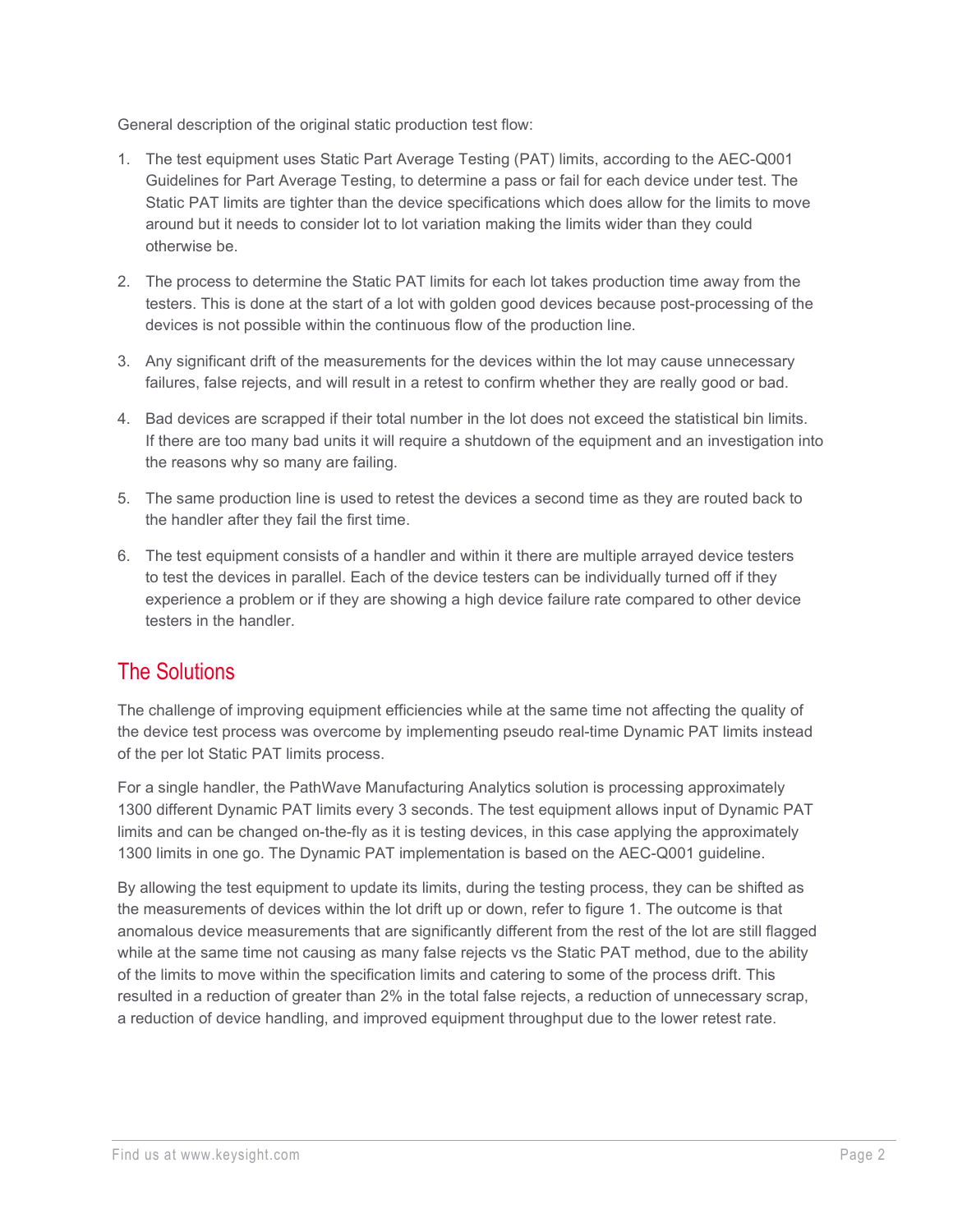General description of the new dynamic final production test flow (changes in steps 1 and 3):

- 1. The test equipment used Dynamic Part Average Test (PAT) limits, according to the AEC-Q001 Guidelines for Part Average Testing, to determine a pass or a fail for each device under test. The Dynamic PAT limits are tighter than the device specifications which does allow for the limits to move around but within the upper and lower specification limits.
- 2. The process to determine the Static PAT limits for each lot takes production time away from the testers. This is done at the start of a lot with golden good devices because post-processing of the devices is not possible within the continuous flow of the production line.
- 3. Any abruptly significant changes in the measurements for the devices within the lot may cause unnecessary failures, false rejects, and will result in a retest to confirm whether they are really good or bad.
- 4. Bad devices are scrapped if their total number in the lot does not exceed the statistical bin limits. If there are too many bad units it will require a shutdown of the equipment and an investigation into the reasons why so many are failing.
- 5. The same production line is used to retest the devices a second time as they are routed back to the handler after they fail the first time.
- 6. The test equipment consists of a handler and within it there are multiple arrayed device testers to test the devices in parallel. Each of the device testers can be individually turned off if they experience a problem or if they are showing a high device failure rate compared to other device testers in the handler.



Figure 1, static limits vs dynamic PAT limits.